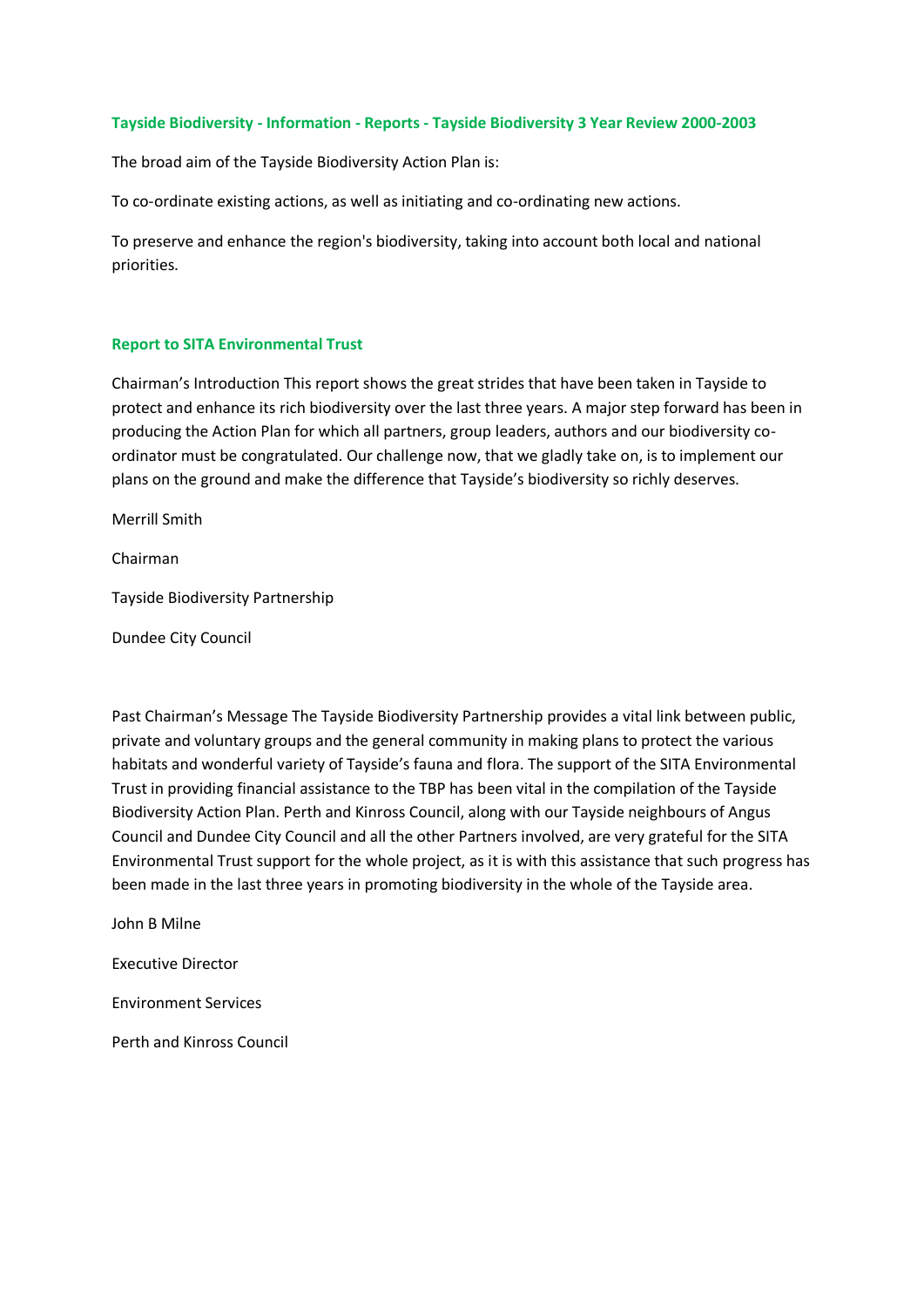Note from the Biodiversity Co-ordinator The past three years have seen many changes in the people making up the Partnership and the different degrees of commitment owing to people's own very heavy workloads. But without this hard-working Partnership we would not have the Tayside Biodiversity Action Plan (TBAP) published, nor would there be any dialogue with the wider biodiversity partnership of businesses, local authorities, schools and the local community.

The title of the Review is deliberate—we have just achieved "the first three years". Much of the hard work of getting everything down on paper has passed and the First Tranche of the TBAP is now in circulation. There is still a Second Tranche to come, but we will be older and wiser when attention turns to this.

The report that follows gives an extremely brief outline of what the Partnerhip has achieved so far. Fuller details of some of the projects/initiatives mentioned are found in the TBAP, together with the concerns we have regarding our local habitats and species—and the opportunities we have highlighted to improve or enhance them.

Now, however, we are in a position to put the 'action' into our "Every Action Counts" logo. The real work is well under way, but only in the fourth and subsequent years will we see our vision becoming a reality.

Catherine Lloyd

# **INTRODUCTION TO "THE FIRST THREE YEARS" REVIEW November 2000 - October 2003**

# Tayside's Rich Biodiversity

Biodiversity encompasses the rare and the commonplace. In Tayside we can therefore be proud of our garden birds, town parks, and mature hedgerow trees, but equally we can be proud of an exceptionally rich biodiversity of national importance. For instance, 89 of the 391 UK Priority Species (22.7%) occur in Tayside as do 407 of the 1,250 UK Species of Conservation Concern (32.5%) including:

• Ospreys - a third of the UK's breeding population nest in Tayside;

• Atlantic Salmon - we are responsible for one of the most important regions for this species in the UK;

• Pink-footed geese - we provide winter quarters for half the world's population;

• Barn Owls (a UKBAP species) are present on our farmland;

• Red Squirrel, Pearl-bordered Fritillary, Narrow-headed Wood Ant and Bluebell are found in our woodlands;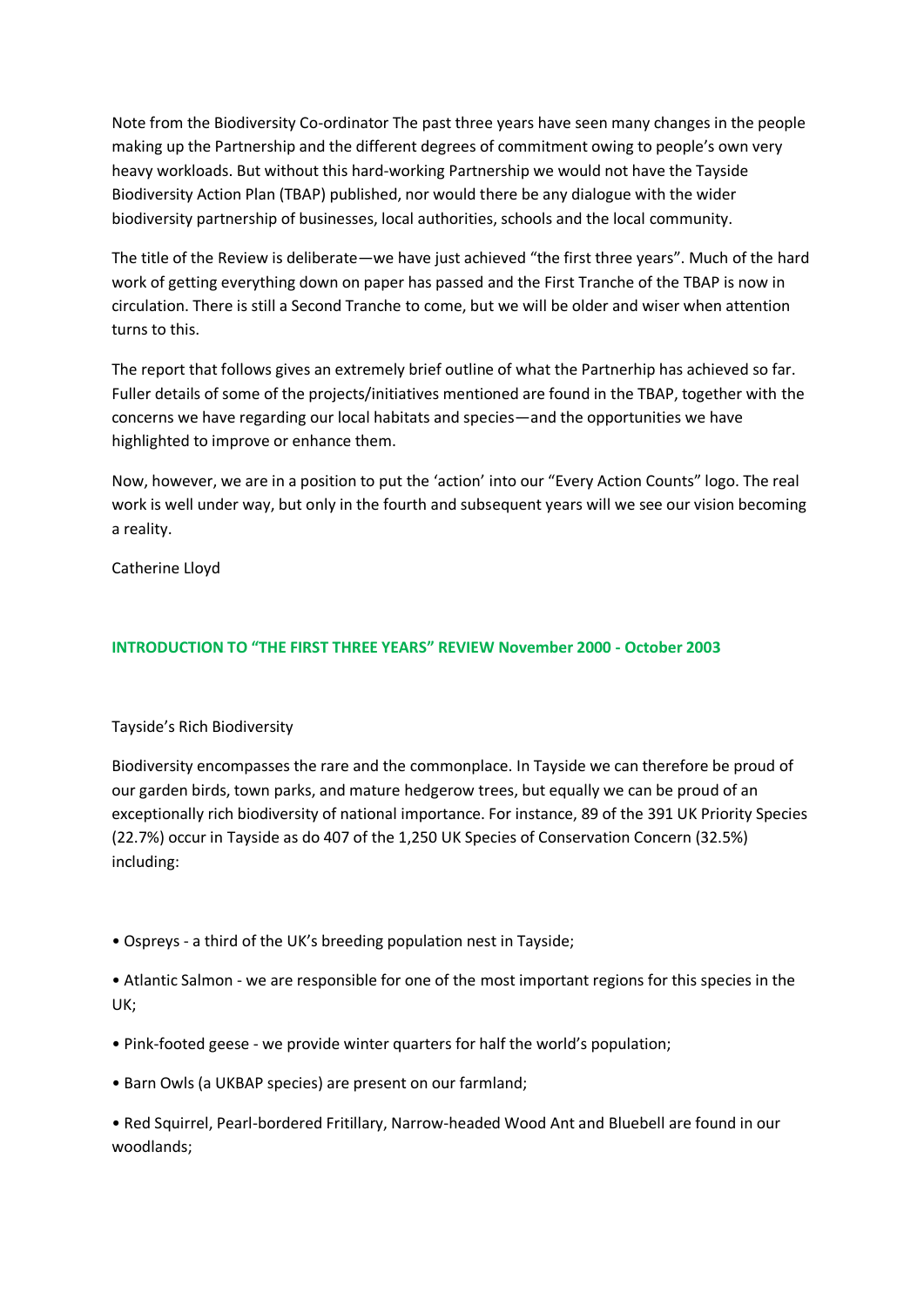- The only UK sites for the Alpine fleabane and Alpine gentian are in Angus;
- Britain's smallest butterfly, the Small Blue, is found on our coast;
- Greater Yellow Rattle Scotland's only site is on an Angus dune;
- The Fortingall Yew (the oldest tree in Europe) is an international icon.

There are many (often unique) threats causing loss or decline. Partnership working and targeted actions within the Tayside Local Biodiversity Action Plan (LBAP) will highlight opportunities and potential projects to turn these challenges into positive ones.

# Economic Value

Much of Scotland's economy relies on our natural resources—from the provision of pure water and good quality barley for our whisky industry, to the supply of aggregates to the construction industry. In Tayside we are particularly fortunate in the quality of our diverse environment. It is vital that this, and the biodiversity it sustains, is recognised as an integral aspect of the local economy which supports tourism, agriculture and forestry, as well as community well-being.

# A New Way of Working Together

The strength of the LBAP process is that local priority habitats and species can also be highlighted – we do not need to focus wholly on national priorities. In Tayside, therefore, a 'Golf Course' Habitat Action Plan (HAP) and a 'Businesses with Land' HAP have been included. Both these Plans were at the time unique to Scotland - and possibly the UK; they have opened up opportunities to work with sectors not normally considered part of the biodiversity partnership.

In the same way, HAPs – currently at their draft stage - will highlight further local priorities: 'Burial Grounds (including kirkyards and cemeteries)',

' Hospitals, Sheltered Housing and Nursing Homes',

Roads and Paths',

' Cropped Areas',

- ' Private Gardens and Allotments'
- ' Planted Coniferous Woodland'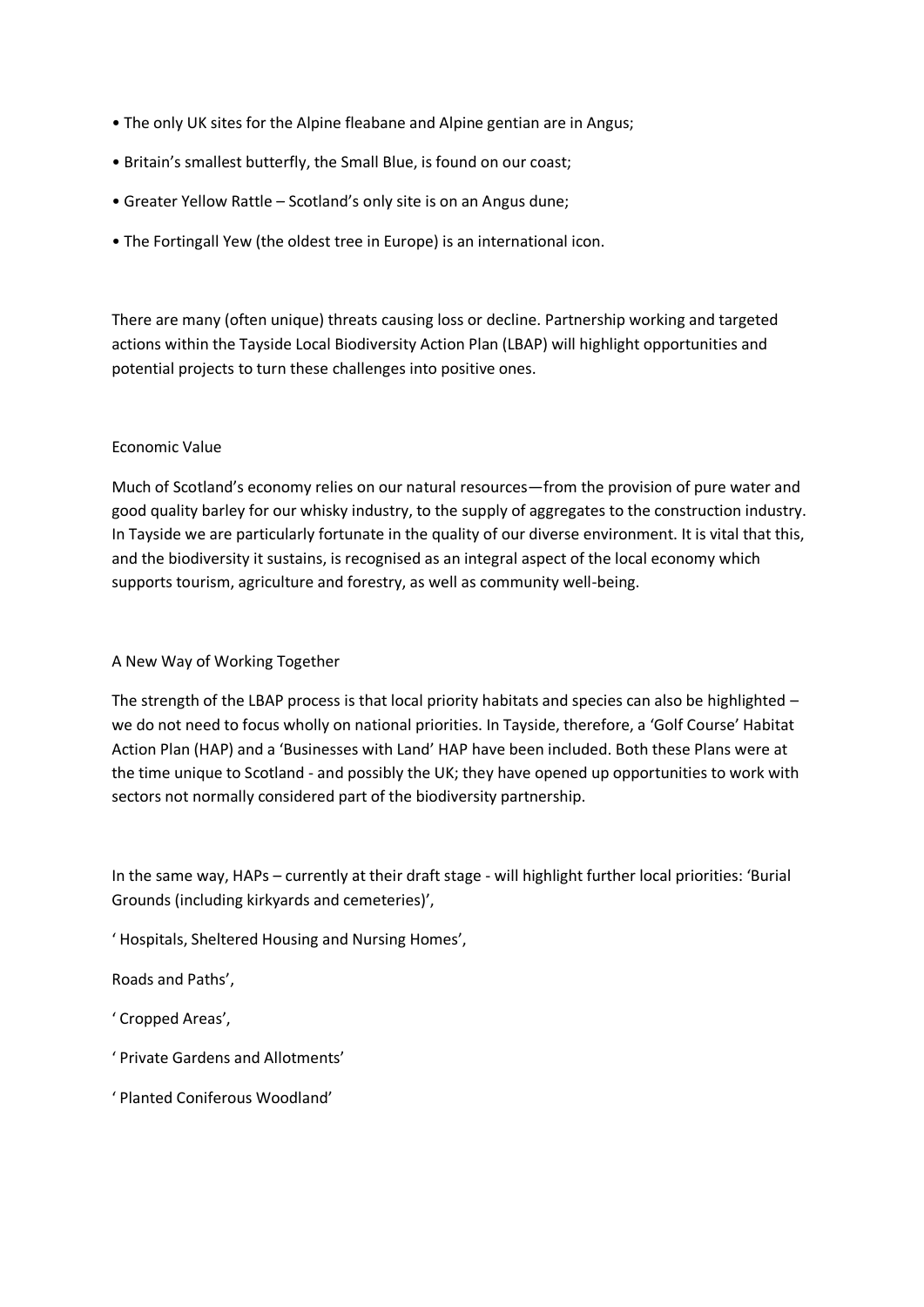Both the published and draft Plans have provided opportunities to reach new sectors (especially local communities). Links are being made with many new partners: a wide variety of landowners and land managers, housing associations, businesses and schools, and small community-based environment groups (Appendix 2).

The Local Biodiversity Action Plan is directly helping to deliver social and economic benefits such as greenspace for different types of communities, as well as helping to deliver government priorities such as Community Planning. It is also encouraging active citizenship and lifelong learning opportunities for all backgrounds and ages. The Local Patch Survey Project is helping people discover the wildlife on their own doorsteps, proving that biodiversity does not have to focus on the 'rare', but that well-known species are just as important.

The LBAP is successfully working with local communities. The Barn Owl Interest Group and the Swift and Swallow Interest Group arose from a willingness to work in partnership with a common aim. We are now seeing pilot projects being set up right across Tayside that involve landowners, local authorities and community groups all keen to make a difference (see pages 11 and 17). Individual members within the Education Sub Group are beginning to forge their own joint ventures—for instance, the Broughty Ferry Environmental Project is now making links with the John Muir Trust Award Scheme.

Other sub-groups, including the Urban and Water & Wetland Sub Groups, are forming partnerships within their membership. Concerns in the increase of invasive plant species along the Dighty Burn have spurred Angus and Dundee City Councils' joint plans for an Invasive Plant Survey. Likewise, Angus and Perth and Kinross Councils are considering pilot projects for the proposed Green Graveyard Initiative which will also involve the local community in environmental enhancement in a number of rural and urban churchyards.

The Partnership's "Guide to Incorporating Biodiversity into Local Services" has encouraged the introduction of a programme of 'Building Better Biodiversity' lunch-time seminars for local authority staff and guests. These are proving to be both popular and much-needed and are widening out to encompass half-day workshops, site visits and conferences.

The Partnership (Appendix 1) has achieved a great deal from its small beginnings three years ago. It is a working partnership and all the networking and information-sharing is now paying off with many ideas coming out of the published Biodiversity Action Plan and its associated booklets and leaflets. The Partnership has been afforded a baseline from which to grow; the resulting action 'on the ground' is now coming to fruition.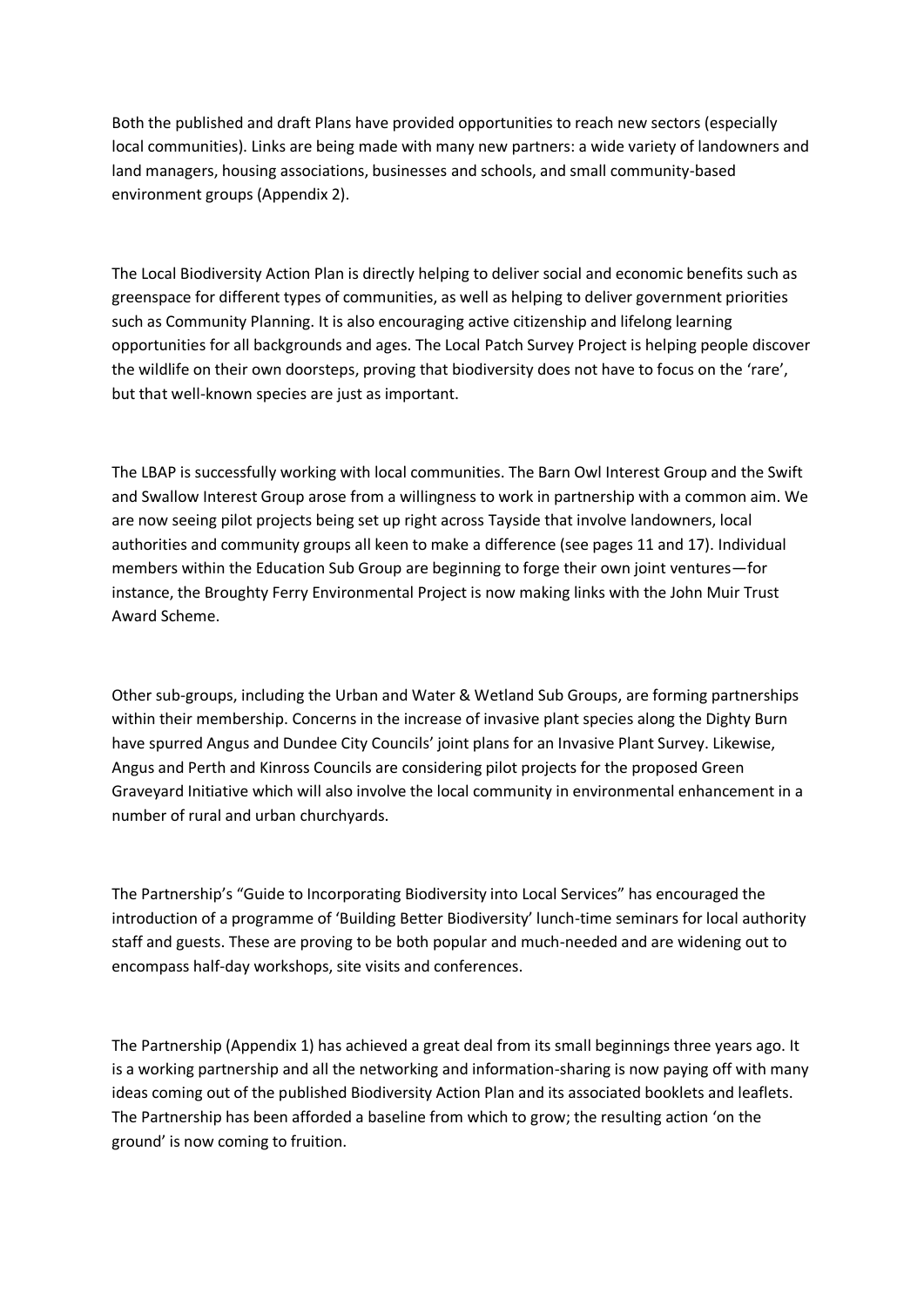Annual Report: November 2000 - October 2001

A Year of Progress

Back at the Beginning

In August 1998 the new Partnership's membership was agreed. Dundee City Council was invited to join Angus and Perth & Kinross Councils in forming a Tayside regional LBAP area (Appendix 3). Perth & Kinross Council Environment Services took the lead in setting up the Partnership. The Scottish Wildlife Trust was instrumental in helping the Partnership to secure funding from SITA through the Landfill Tax Credits Scheme. When SITA funding was granted in late 2000 the Scottish Wildlife Trust and Angus Council took on the financial management of the Partnership and agreed to Chair the group. A Biodiversity Co-ordinator was employed in November 2000.

# Establishing the Working Groups

The Partnership itself consists of a Steering Group and a Management Group (Appendix 1). To ensure existing targets within the UKBAP, as well as local needs were taken into account, six Habitat Sub-groups were set up: Coasts & Estuaries; Farmland; Upland; Urban and Built Environment; Water and Wetlands; Woodland. The membership of each of these sub-groups has been purposely diverse to ensure that many organisations and individuals have been involved in the local biodiversity process.

With the many changes of Action Plan authors, progress was initially hampered, but this led to a reevaluation of the timescale chosen for publishing the LBAP. A Species sub-group was later formed to discuss how best to integrate species information into the LBAP – Tayside has led the way in its unique layout of species vignettes within each of the Habitat Action Plans and the case studies showing work already underway within the region. It was also decided to publish the lists of UK 'Priority Species' and 'Species of Conservation Concern' in their entirety as this would help clarify the information available for planners and developers.

The Action Plan was split into two parts - the first tranche consisting of Habitat Action Plans only. In hindsight this enabled the implementation of the first actions at an early stage and this format has, in fact, become common practice in other LBAP areas.

# Liaison with Funder

In September 2001 the Partnership hosted a biodiversity tour for John Leaver, the Chairman of SITA's Environmental Trust. The visit started at the RSPB's Vane Farm Reserve and continued on to Errol where the work of the Tay Reedbed Company was demonstrated. As part of the Scottish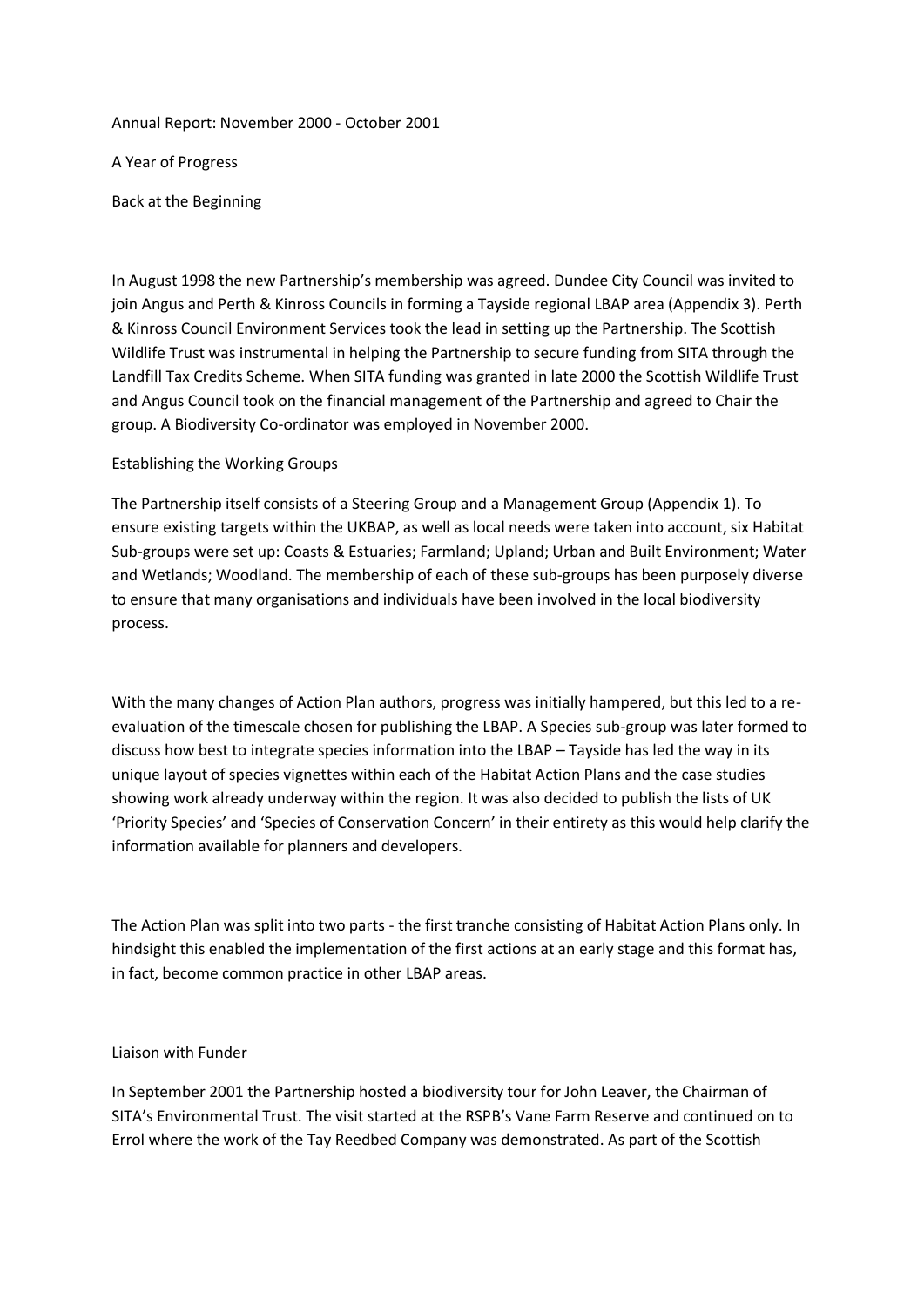Biodiversity Week celebrations Mr Leaver then joined children at the Library, Broughty Ferry making kites in the shape of swallows and swifts.

# Tayside Biodiversity Seminar - September 2001

Over a hundred people attended the Partnership's first seminar which was hosted by SNH. Each subgroup set up a 'Habitat Corner' featuring individual projects and information. Delegates included councillors, local authority heads of department, businesspeople and landowners, representatives from local environment and community organisations and many statutory and non-governmental bodies.

The Game Conservancy Trust highlighted their role as the UK Lead Partner for Brown Hare and Grey Partridge. The Partnership Chairman, Alex Anderson, and the Biodiversity Co-ordinator introduced the Scottish Executive's new "Flying Start" report and gave an overview of biodiversity issues throughout Scotland. The butterfly that flitted in front of the overhead projector seemed highly appropriate at the time of the Scottish Executive's new "Do a Little, Change a Lot" butterfly logo.

# CASE STUDY 1

# Awareness-raising

With the Local Biodiversity Action Plan to prepare, much of the Partnership's work in the first 18 months would be predominately 'behind the scenes'. It was decided at the outset that two sets of exhibition boards would be the 'public face' during this period. These high-quality display boards have consequently toured the area extensively – including libraries, Country Parks, local authority offices, museums and tourist information centres as well as at the Dundee Botanic Gardens and the Birnam Institute. The need to have a display to lend to schools and businesses, as well as occasional use at agricultural shows and flower festivals, led to a third, much lighter banner-type set also being funded. (Appendix 5)

# CASE STUDY 2

# Partnership Working

Worldwide, there appears to be a general decline in the Swift population and the focus on swift nest site conservation is now an international one. In Tayside renovation or demolition of older buildings can lead to whole colonies being lost, but as there has been no integrated survey our knowledge base is poor.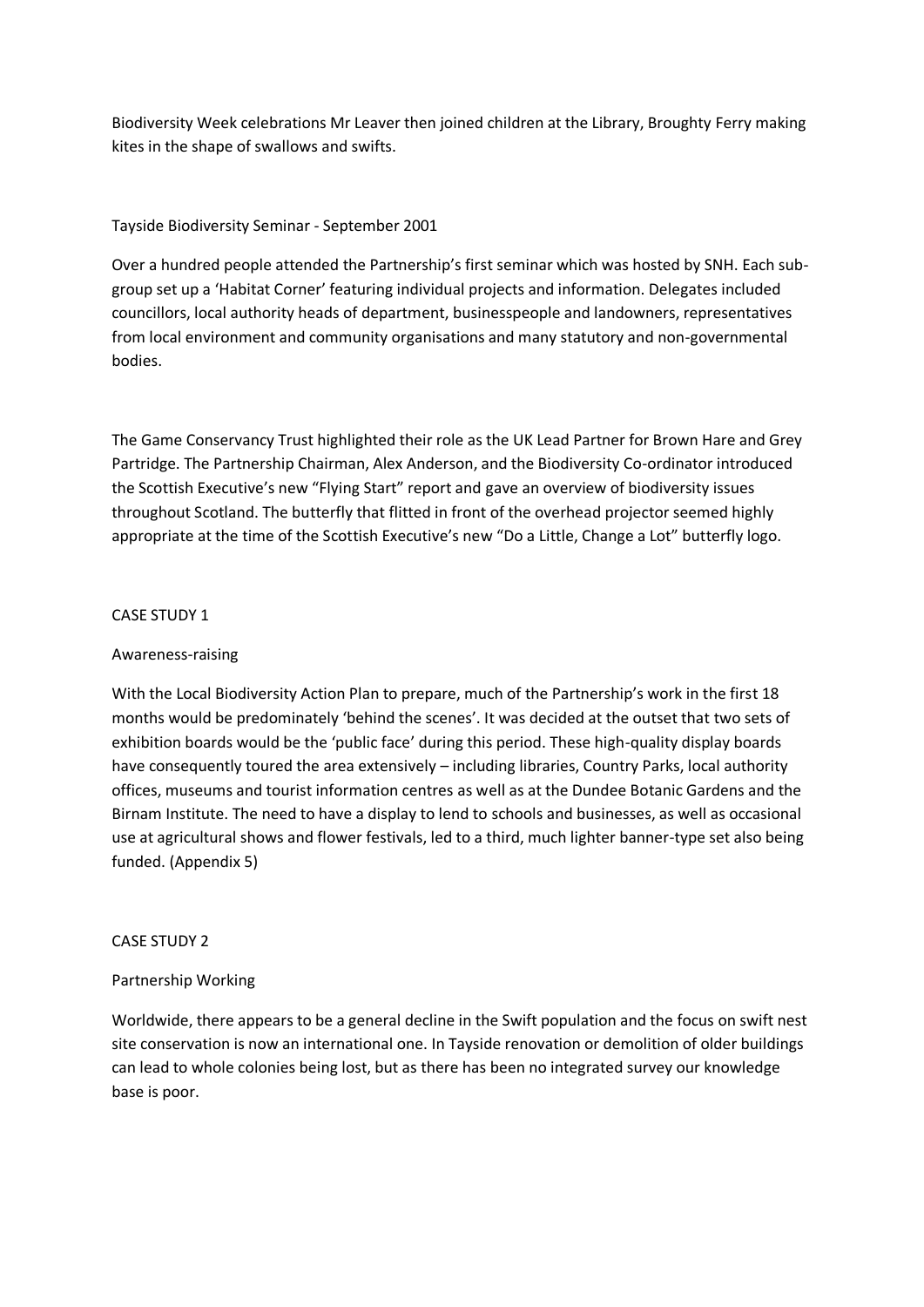A number of Partners therefore launched small 'Swifts, Swallow and House Martin Pilot Surveys' throughout Tayside – the NTS worked with the Highland Perthshire Community Partnership to distribute survey forms, a Dundee Tenement Swift Survey got underway and the Broughty Ferry Environmental Project (BFEP) set up a similar pilot survey in their area. They supplemented this with nestbox-making workshops and identification walks.

The British Trust for Ornithology's 'National Nestbox Week' around St. Valentine's Day was celebrated when the Angus Ranger Service, BFEP and RSPB Vane Farm ran nestbox-making events in a variety of venues.

Ultimately all this work led to the launch of the Swift Interest Group which draws a wide membership from a large number of interested parties. The group is overseeing specific projects in Tayside (including putting up nestboxes), plus the preparation of the Swift Species Action Plan.

# CASE STUDY 3

An Innovative Idea Launches the Consultation Draft – September 2001

In making the Consultation papers available to as wide an audience as possible, the Partnership pioneered a paper-saving idea by offering a mini CD-ROM version of the Draft; there was also a limited print run of the Consultative Drafts. The local press featured the Tayside company that undertook the mini CD work for its part in saving resources. Many LBAPs (including Tayside) have since been published in CD format.

To coincide with the publication of the Consultative Draft, a summary document "From Summit to Sand" was also produced; its integral "What You Can Do To Help" poster proved popular with local schools.

The Consultative Draft was launched at the Scottish Wildlife & Countryside Fair, Vane Farm, Kinross with over 60 paper copies being requested, together with a very large number of CD-ROMs and summary documents. A simultaneous launch of the Draft took place at the Dundee Flower Show.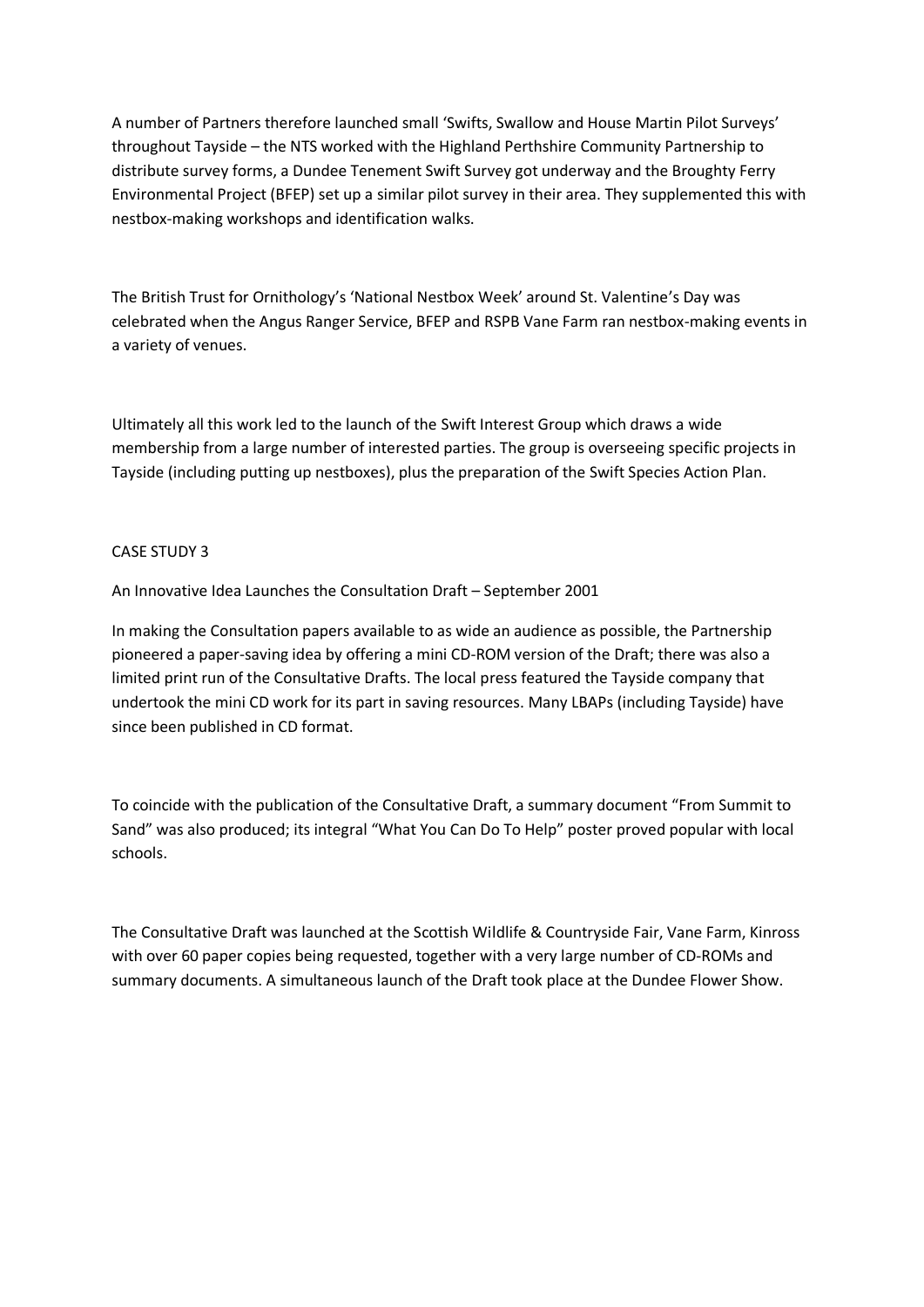#### Annual Report: November 2001- October 2002

### A Year of Achievement

# Partnership Working

Several Partners raised awareness of the biodiversity process in the run up to the launch of the Tayside Biodiversity Action Plan: the Angus Council Rangers, for instance, gave a presentation at SNH's "Business and Biodiversity" course highlighting the Orchardbank Industrial Estate wildlife corridor project; Perth & Kinross Council included a biodiversity theme at the Perth Flower Show; and the NTS incorporated biodiversity awareness into their Killiecrankie Woodland Awareness Days.

#### Liaison with Funder

A second opportunity arose over the winter to introduce John Leaver, Chairman of SITA Environmental Trust, to the area. A visit was arranged to see the new jungle playground at Moncrieffe Primary School in Perth. The Craigie Burn Enhancement Project was also on the agenda, followed by a tour of Abernethy to see the various projects taking place there.

### Preparation of the Local Biodiversity Action Plan (LBAP)

Delays, compounded by staff shortages in Partner organisations and particularly heavy work commitments, beset the publication process and it was only through the support of each of the Partners that the 300 page Tayside Biodiversity Action Plan was launched on time at the end of August 2002.

With funding in place for 250 ringbinder folders, 1,000 CD-ROMs and 7,500 summary booklets, the first Habitat Action Plans, numerous appendices and a weighty introduction were published as 'the 1st Tranche'; Magnus Magnusson penned a Foreword.

Final costs came to just over £21,000 with contributions from SNH, Angus, Dundee City and Perth and Kinross Councils, the Forestry Commission and monies from the Tayside Biodiversity Partnership's funds (Appendix 4). Many Partners – especially SNH, SEPA and RSPB - donated most of the photographs required.

To prove that the biodiversity process is not static, but an ongoing one, the first batch of 2nd Tranche consultative drafts were included with the 1st Tranche - a further 23 HAPs and 46 SAPs are being researched and prepared.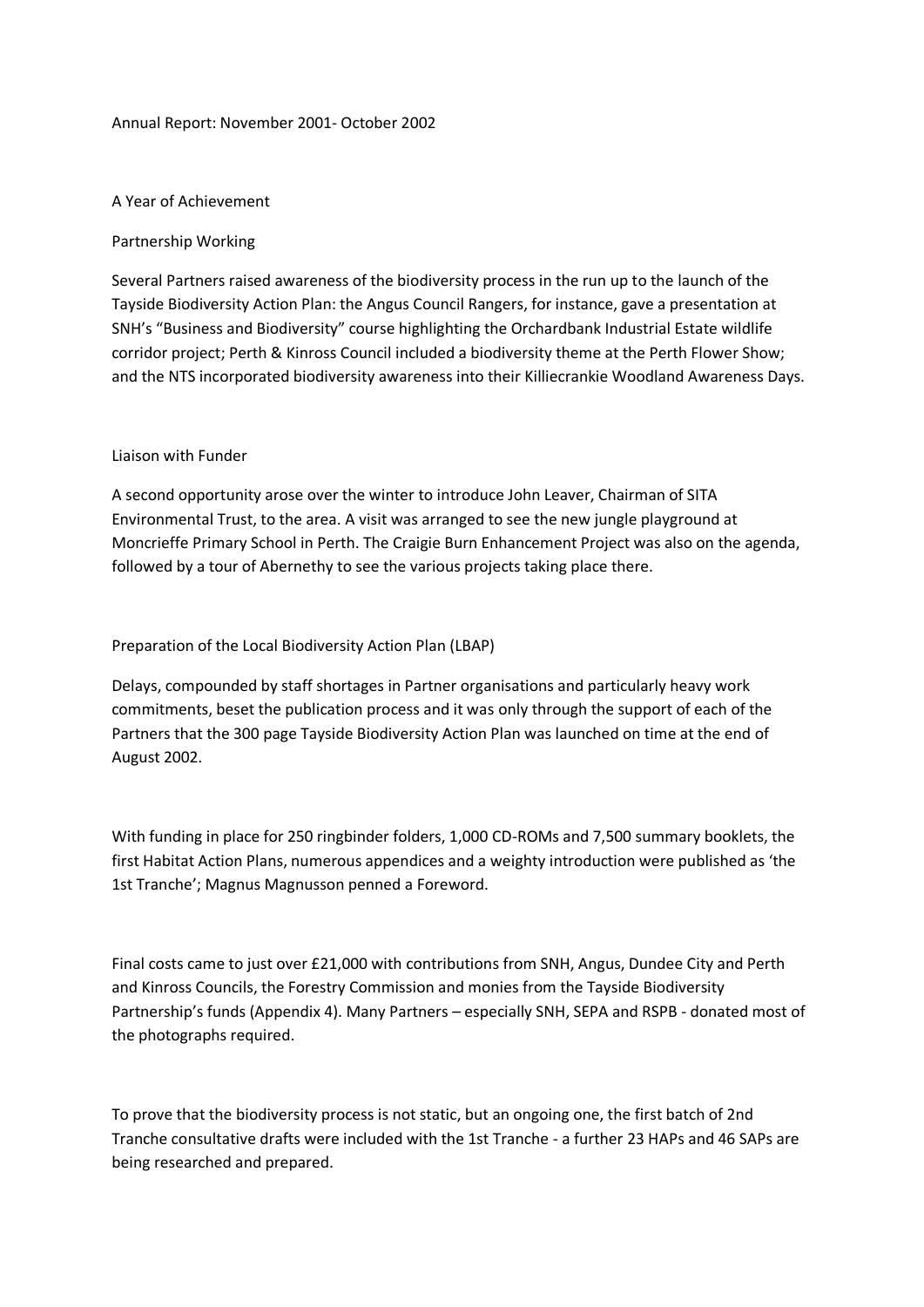Launch of the Tayside LBAP – August 2002

A day before flying out to attend the Johannesburg Summit, Robin Harper, MSP was the Partnership's guest at the second Biodiversity Seminar. Pupils from Perth's Moncreiffe Primary School treated Mr Harper and the 140 delegates to a biodiversity play "It's a Jungle Out There". The subsequent press coverage was excellent; both Robin Harper and the Biodiversity Co-ordinator were also interviewed by Radio Tay.

The event was a true Partnership one: SNH hosted the event and SEPA designed the programme and handled the conference bookings. Presentations were given by Plantlife Scotland, Perth and Kinross and Angus Councils, the Highland Perthshire Communities Land Trust, the Forestry Commission and Orchardbank Environment Group.

' Habitat Corners' were manned by the sub-groups and included displays on species including barn owls, swifts, and osprey and habitats - urban waterways, woodland, and the community project at Dun Coillich, Perthshire.

At the Open Business and Biodiversity Forum the consultative draft "Guide to Incorporating Biodiversity into Local Authority Services" was launched and the Scottish Biodiversity Forum's new Business and Biodiversity presentation given. This was particularly relevant as it featured a number of Tayside companies working towards enhancement of biodiversity.

Three workshops were also held: \_ The Barry Buddon Tern Project – which included some hands-on clay tern decoy painting;

- Restoration Projects on Urban Waterways;
- \_ Community Art and Biodiversity

The seminar's success was marked by the excellent networking opportunities for Partners and guests; the correspondence and comments received afterwards congratulated the Partnership in staging such an ambitious launch and such a wide-ranging seminar.

# Change of Chair

With the publication of the LBAP, Alex Anderson (Angus Council) retired as Chairman of the Tayside Biodiversity Partnership and Merrill Smith (Dundee City Council) took up the challenge of Chair.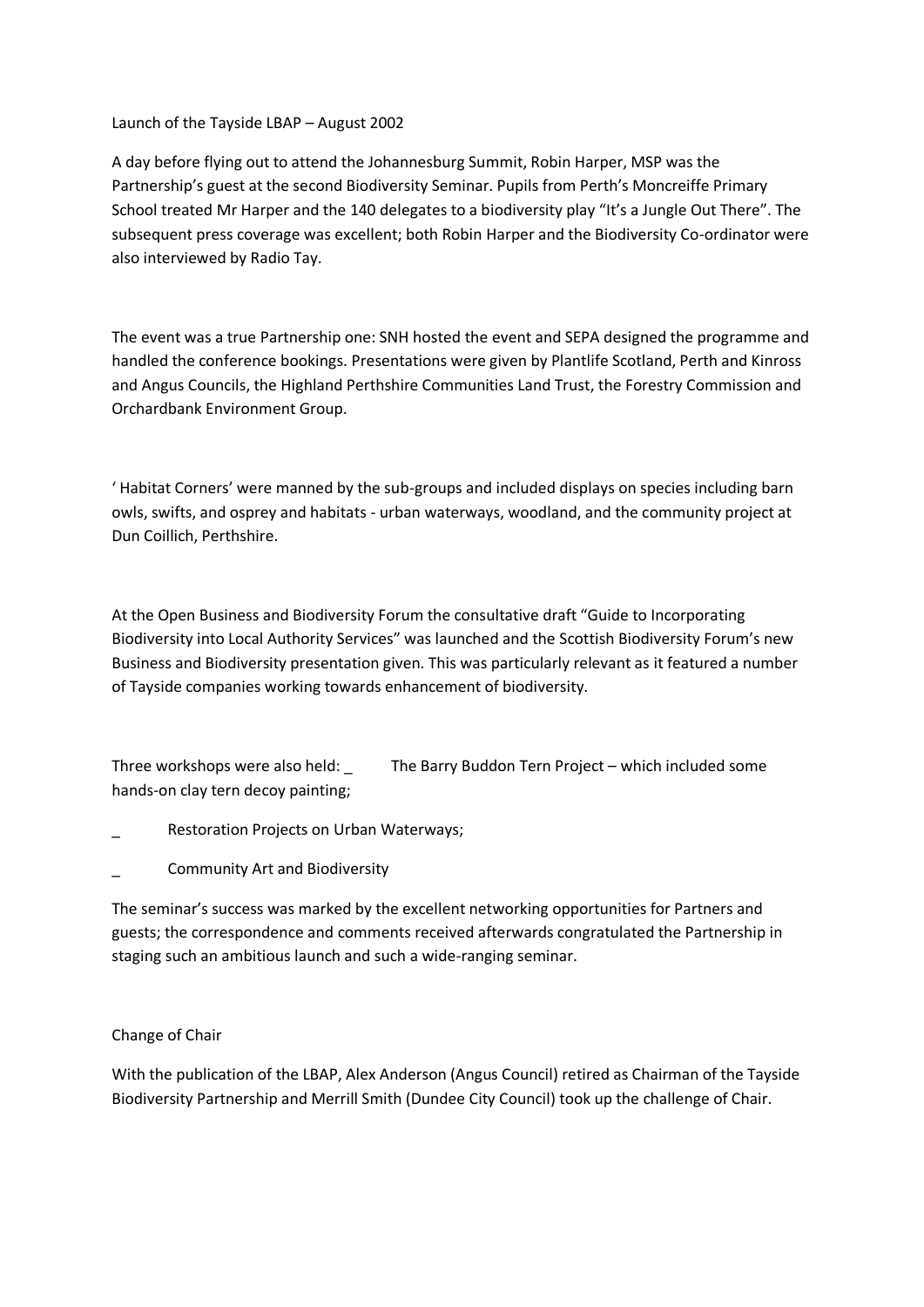# CASE STUDY 1

# The Sheltered Housing Biodiversity Project

In Angus a three-year pilot project was started ahead of targets proposed for the 2nd Tranche 'Hospitals, Sheltered Housing & Residential Complexes Action Plan'. The Countryside Ranger Service has been instrumental in siting bird tables in six sheltered housing complexes. In addition to introductory talks by the Rangers, bird identification posters and binoculars have also been provided, plus bird tables and birdseed, funded by SNH. There has been a very positive response from all concerned which, in one case, resulted in a feature article in an internal newsletter.

The project's success will be featured as a case study in the forthcoming Action Plan and will be included in the Scottish Biodiversity Forum's 'Best Value, Community Planning and Biodiversity' document. It is hoped more nursing homes and sheltered housing complexes will be encouraged to set up similar projects throughout Tayside.

# CASE STUDY 2

# Business and Biodiversity

Many businesses aspire to improving their surrounding environment, but by extending the biodiversity process to their employees and suppliers (and the wider business and local community) there is often the bonus of it being good for business.

By featuring appropriate case studies in the LBAP dialogue was set up as early as possible with a variety of local businesses. These included:

\_ Orchardbank Industrial Estate, Forfar: Brogan Fuels offered to plant a small 'orchard' area of plums, cherries, crab apple and elder trees to encourage wildlife. The Angus Ranger Service assisted the Orchardbank Environmental Group in planning this.

\_ Sturrocks, another Angus company, improved its car park with biodiversity in mind and now has a portfolio explaining the staff project in its customer waiting room. Again the Angus Ranger Service was involved.

\_ Scottish and Southern Energy added a comprehensive biodiversity section to its Staff Manual following a meeting with the Biodiversity Co-ordinator. The Perth-based national company subsequently issued a copy of the Manual to each of its 9,500 staff throughout the UK.

\_ The Perthshire Housing Association's developments will contain an element of biodiversity planning in the future.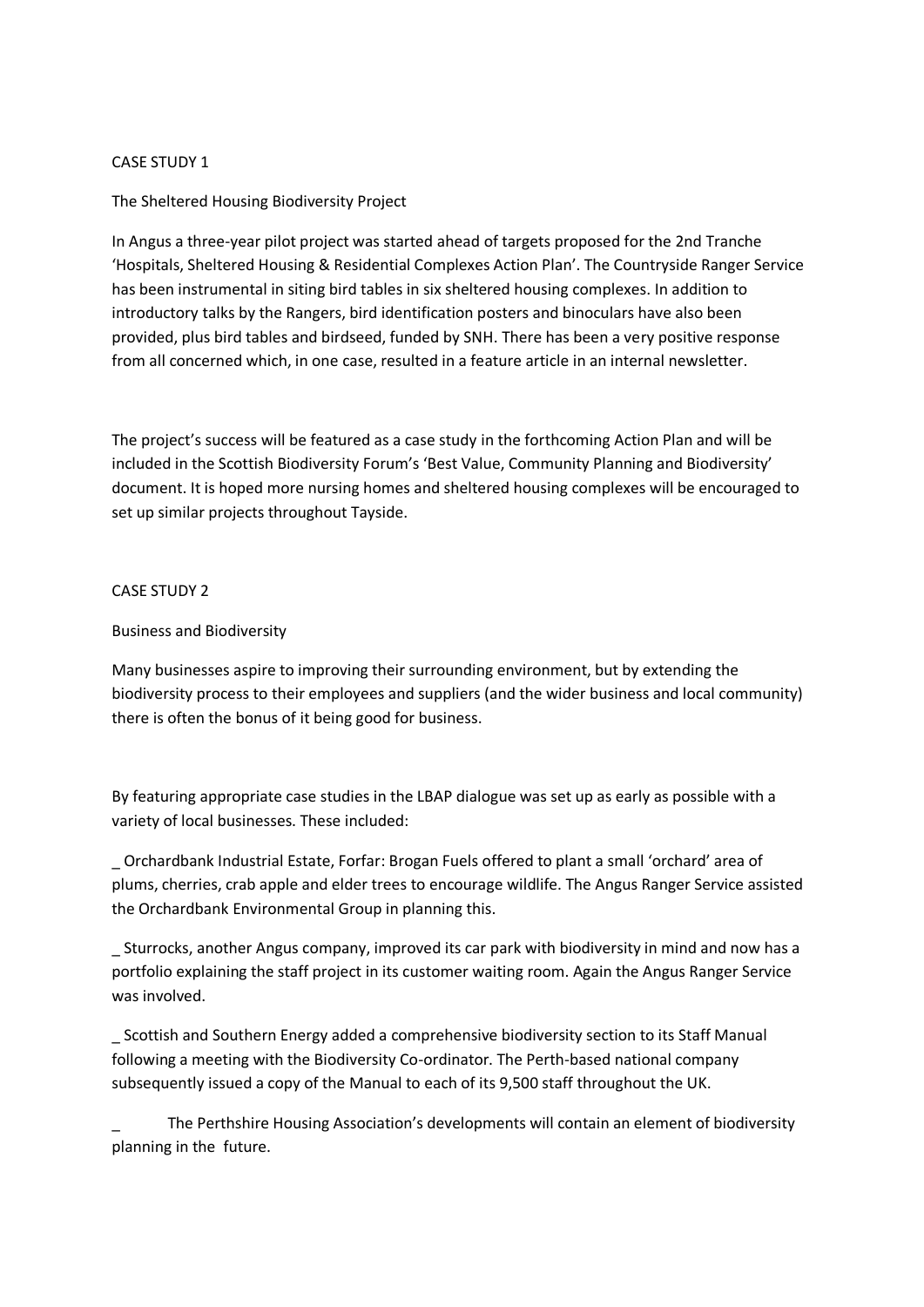\_ Aggregate Industries UK has incorporated a number of biodiversity features in its quarrying operations in Tayside: one site now has three sand martin barrels in situ; another site is managing part of its land to encourage its resident barn owls to stay.

\_ A lunch-time seminar was run for a private firm of architects in Tayside – other businesses are now regularly showing a specific interest in the biodiversity process and incorporating best practice ideas into their work.

# CASE STUDY 3

# Local Patch Survey

This three year project is highlighting the importance of "wildlife on your doorstep". It has proved to have many audiences – from visitors to commuters, and from individual school classes studying their immediate surroundings, to businesses keen to show their environmental credentials to staff and customers.

The project was officially launched at the Dundee Spring Flower Show in April 2002. Perth Museum staff prepared the leaflet and survey form, whilst the Dundee Ranger Service handled the press releases. Since then many Partners have distributed the leaflets to libraries, museums, country parks and visitor centres throughout Tayside. There has since been a steady trickle of responses with over 200 forms being received.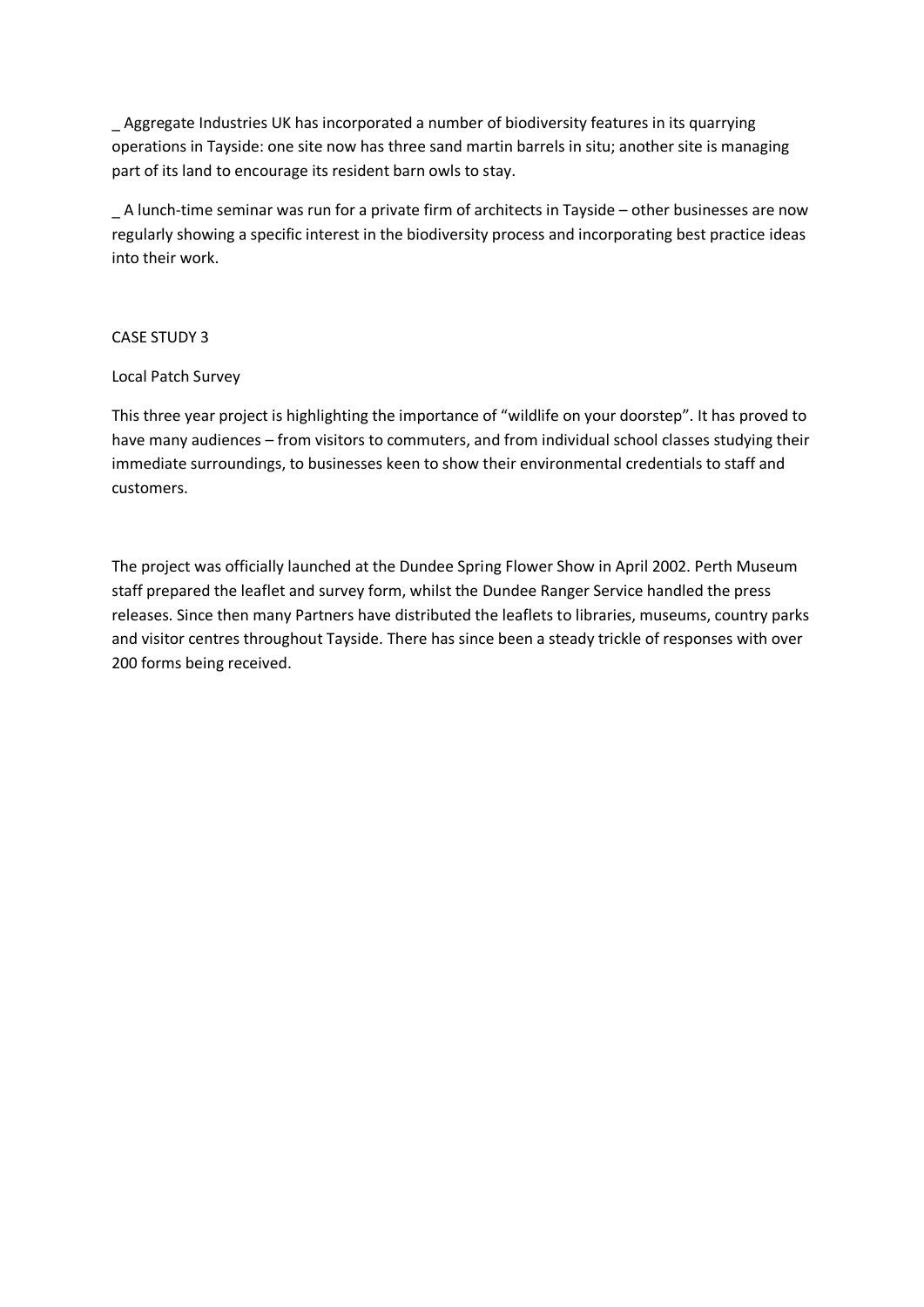# Annual Report: November 2002 – October 2003

# A Year of Action Making "Every Action Counts" Work

The first year of implementation proved a busy time for all sub-groups. The six habitat groups, an enthusiastic Education sub-group and the Species Interest Groups all met to start planning projects.

# CASE STUDY 1 Pilot Projects to Highlight Important Tayside Species

Barn Owl - the Barn Owl Interest Group (which includes three Partners: the NTS, SAC and FWAG) has set up separate pilot projects to complement the three-year Tayside Barn Owl Survey launched in 2003. The NTS are experimenting with large surplus soap barrels as alternative nestboxes; SAC and Perth FWAG are concentrating on an area in the Tay Valley with a combination of advice to landowners and farmers and the provision of external A-frame nestboxes; Angus FWAG is orchestrating a farming community-based project in the Angus Glens to give advice and to provide a variety of nestboxes for use in buildings and on trees.

Tern Project (Barry Buddon) – another community-based project was featured as a case study in the LBAP. Tern decoys were fashioned from locally-donated Errol Brick clay, hand-painted by local schoolchildren, kiln-fired at a Dundee college, and put into place on MoD land by the children and Dundee Ranger Service. Part of an SAC (Natura site), all this hard work resulted in one tern chick being reported in the vicinity which bodes well for the return of this species into this area.

Dundee Red Squirrel Project - An innovative project is taking shape in Dundee to highlight the fact that this "Biodiver-City" has the largest city-based population of red squirrels in the UK. The Ranger Service is raising awareness of the ecology and habitats required for both red and grey squirrels. They have also produced a Red Squirrel Management Plan and are involving local communities in monitoring the populations of squirrels throughout the city.

# CASE STUDY 2 Education Opportunities

Backyard Biodiversity Day — Tayside took the lead on this UK initiative in Scotland. Rangers from Perth & Kinross Council, Atholl Estates and the National Trust for Scotland held a midsummer event for nearly 300 children from 15 schools. Hosted by SNH at Battleby, the day proved such a success that there is already a waiting list of schools wanting to attend next year. Elsewhere in Tayside, the Angus Countryside Rangers and Museum Service held identification events to encourage families to find out about what grows in their 'local patch' or backyard.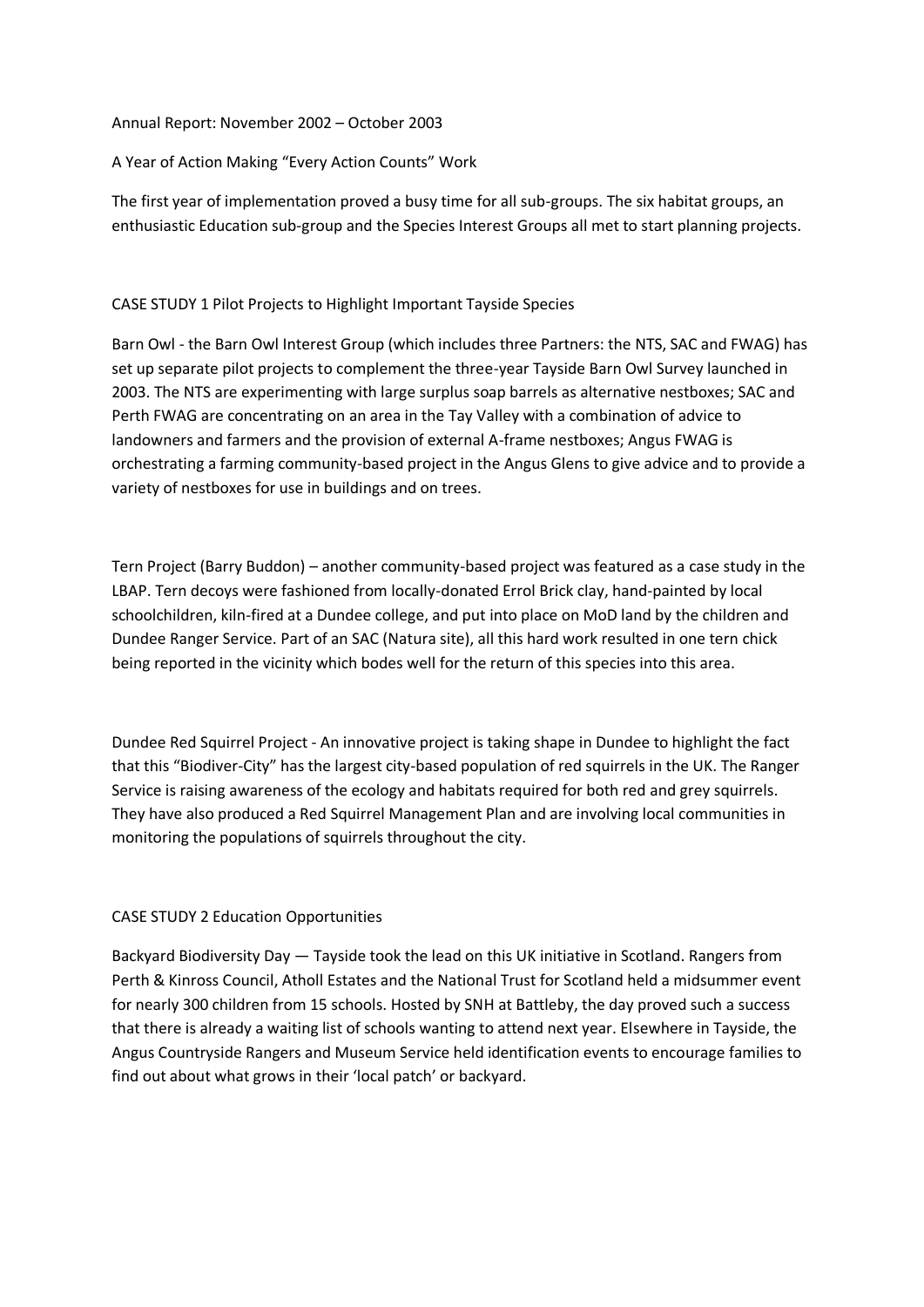Working Countryside Boxes — Angus Countryside Initiative (now part of the Royal Highland Education Trust) has included a variety of biodiversity information in its 60+ Working Countryside" education boxes given to schools throughout Angus.

Awarding Biodiversity — The John Muir Trust Award is actively encouraging the incorporation of local biodiversity issues into its Award scheme. This has brought a much wider audience to appreciate Tayside's biodiversity.

Salmon in the Classroom — funding offered by a local landowner in Angus has ensured that Tayside will take forward the pilot for a Scotland-wide project led by SNH. The project will focus on the life cycle of the salmon – a species synonymous with a clean water environment. Four primary schools will have the opportunity to grow on salmon eggs in the classroom, release them into a local burn, and then return to watch electro fishing to see how they have developed. There is great interest in this project throughout Tayside and it is intended the initiative will be developed further in 2004.

# CASE STUDY 3 A Guide to Incorporating Biodiversity into Local Services

This booklet, the first of its kind to be published in Scotland, introduces biodiversity to the local authorities' various departments and the Community Planning Partnerships. Its guidance is not prescriptive, but a tick list of potential actions highlights what might be possible. It is fulfilling its purpose as a 'working document' as it is being widely discussed. It is already proving to be a useful catalyst in promoting biodiversity issues within Local Services.

The Partnership's "Building Better Biodiversity" Programme of free lunch-time seminars and half-day training events was launched at the same time as the Guide. These short courses are aimed at local authority staff who want to find out more about a specific species or habitat – and to have a readymade Information Pack to take back to their department. By holding the event over a lunch hour more than one person from each department can attend. Anyone interested is welcome to attend be they local people with an interest in the subject, environmental groups or local businesses. The first three seminars have attracted over 50 people in total and nearly 40 people attended the Hedge Contractors' Demonstration and Hedge Day.

Other Partners are achieving biodiversity action in their local work:

Angus Council hosted two lunchtime seminars and is discussing the possibility of a swift nestbox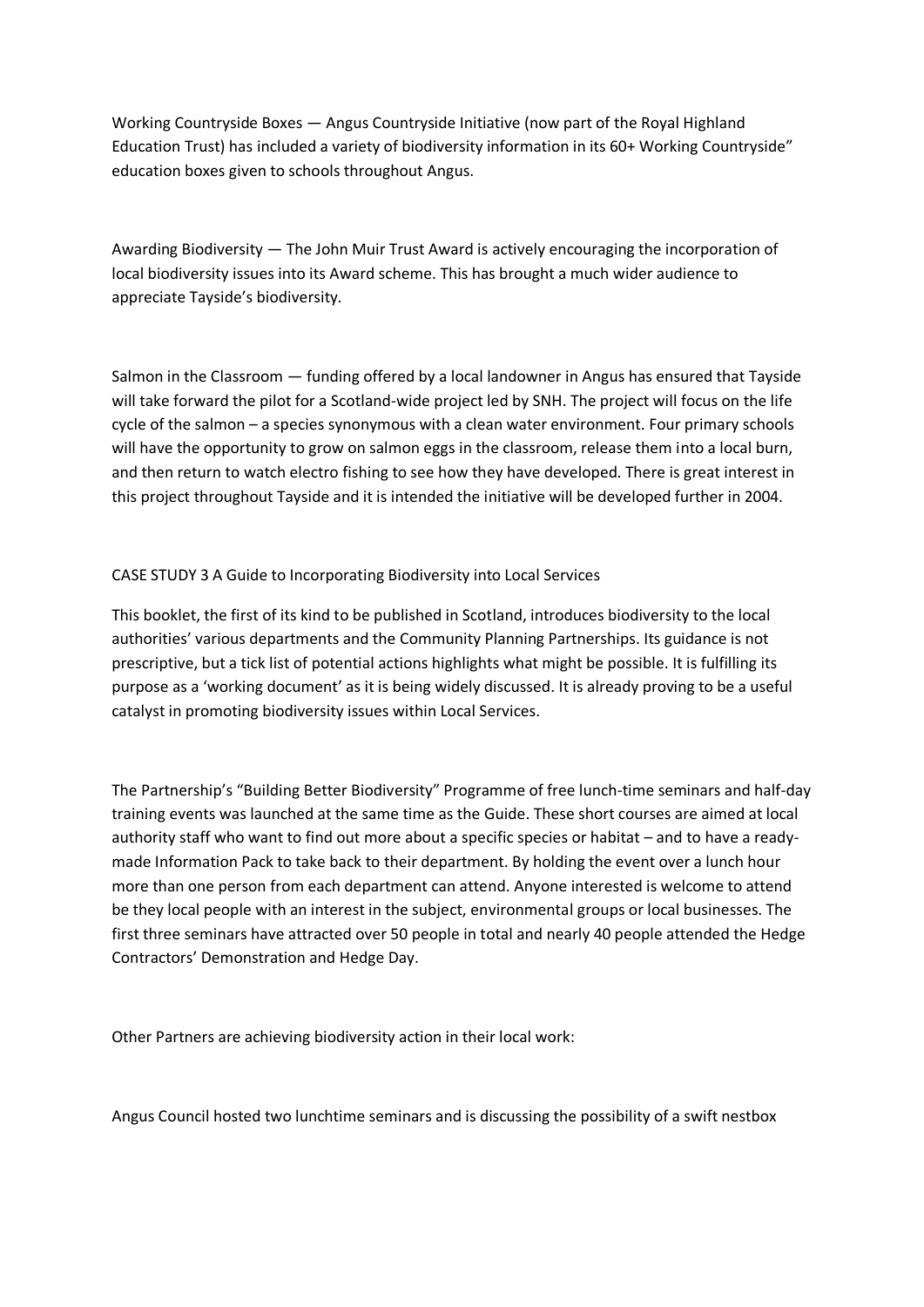project on one of its properties in Arbroath. Its Ranger Service is involved in the Butterfly Conservation Small Blue Survey and is advising a number of businesses in the area on wildlife corridor opportunities and biodiversity-friendly car parks.

RSPB and FWAG have worked jointly on a small project to encourage an increase in Angus' Corn

Bunting Population. At three farms in Angus a special crop of kale, rape and barley has been grown. It provides seed and grain and good cover for the birds over the winter months. The farmers are also encouraging wildflowers and weeds to grow at their field edges so that insects can flourish; this provides plenty of food for chicks. The project will not just benefit the rare corn bunting – it will help other farmland birds such as tree sparrow, sky lark, linnet, yellowhammer and grey partridge – all species mentioned in the Tayside LBAP.

Dundee City Council has hosted two 'Building Better Biodiversity' seminars and stands at the Dundee Flower & Food Festival and Spring Flower Show.

The Forestry Commission has contributed towards the preparation of a number of Action Plans and will be leading a workshop on veteran

tree care.

Angus FWAG ran two very successful hedge events – a demonstration workshop for hedging contractors, and a Hedge Day for the public. During the summer it also hosted a stand for the Partnership at the Angus Show.

Perthshire Tourist Board – its contribution of funds to publish 23,000 'bedroom folder' posters on 'Where to see Wildlife' will raise visitors' awareness of the rich biodiversity in the area.

Perth and Kinross Council hosted two lunchtime seminars and is encouraging a biodiversity theme in its Harris Moore Environmental Award for schools. Its

voluntary band of nearly 50 Tree Wardens is incorporating biodiversity regularly into their work. The Council has already undertaken a wetland creation project at a city golf course and is rethinking its management of conservation areas in graveyards, as well as incorporating biodiversity conservation ideas in its Craigie Burn, Mill Lade and Magdalene Hill enhancement projects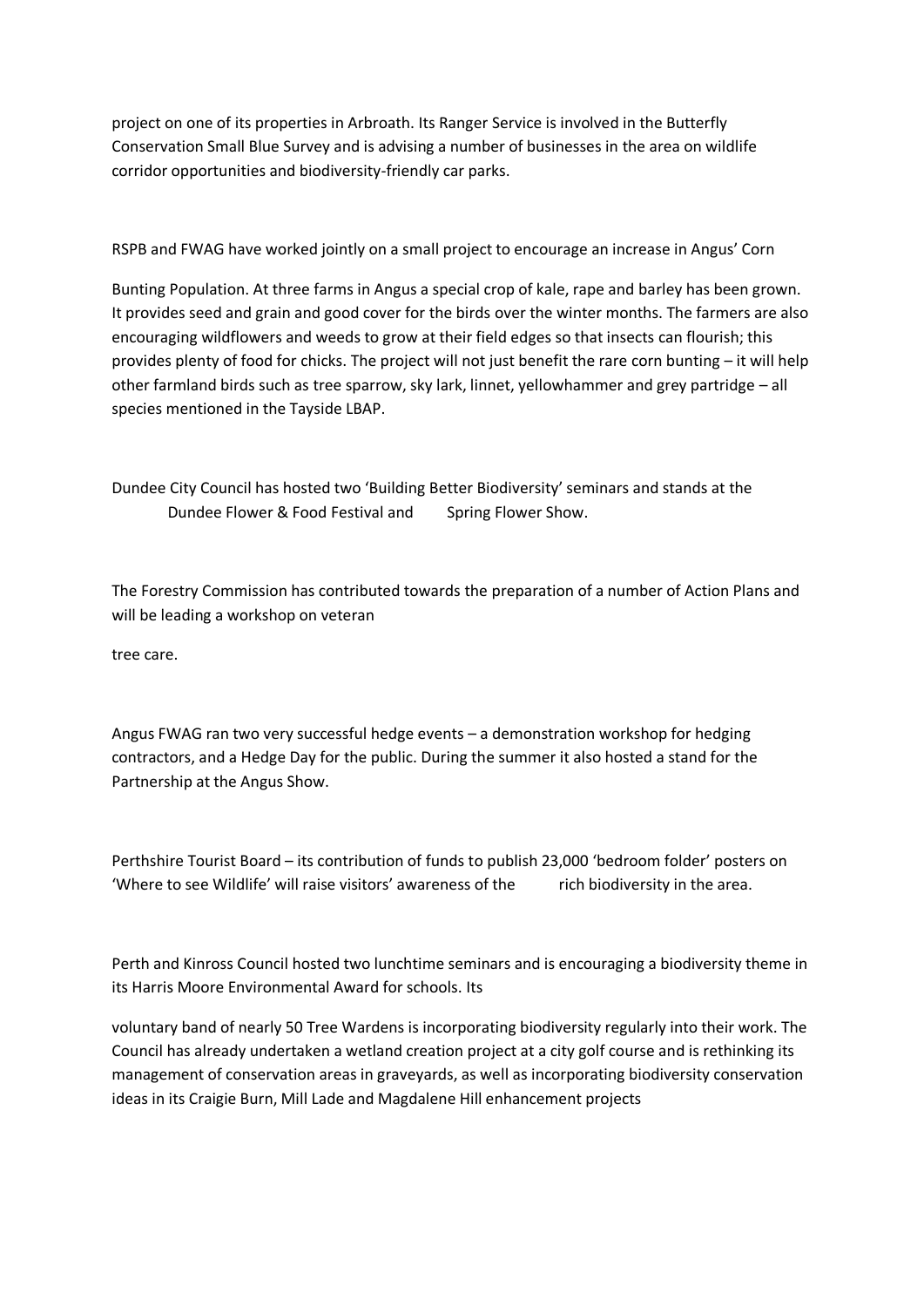#### INTO THE FUTURE

### New Partners

The outlook for working with different 'sectors' of the local community is growing ever more positive. Opportunities are regularly arising to work with existing initiatives to incorporate the biodiversity process into schools, hospital grounds, urban areas, garden centres, local environment groups, etc.

New Partners are regularly joining the sub-groups and bringing new opportunities with them. Business

The LBAP is capitalising on its wider partnership contacts with the publication of a 'Business of Biodiversity' booklet aimed specifically at the commercial sector in Tayside.

#### Education

A biodiversity school calendar for each teacher in Tayside is being planned.

#### Awareness-raising

The booklet "An Introduction to Tayside's Biodiversity" continues to be much sought after and is proving its worth to a wide audience, including other LBAP partnerships elsewhere in the UK.

The future website will be planned with many sectors in mind and in time will become fully interactive.

# Tayside Biodiversity Exhibition

Perth Museum is to host an exciting biodiversity exhibition for nine months in 2004 which will highlight how the wider Partnership is working to conserve and enhance biodiversity throughout Tayside.

Working with Local Authorities

New Guidelines and Advice Notes will help incorporate biodiversity into the many local authority departments.